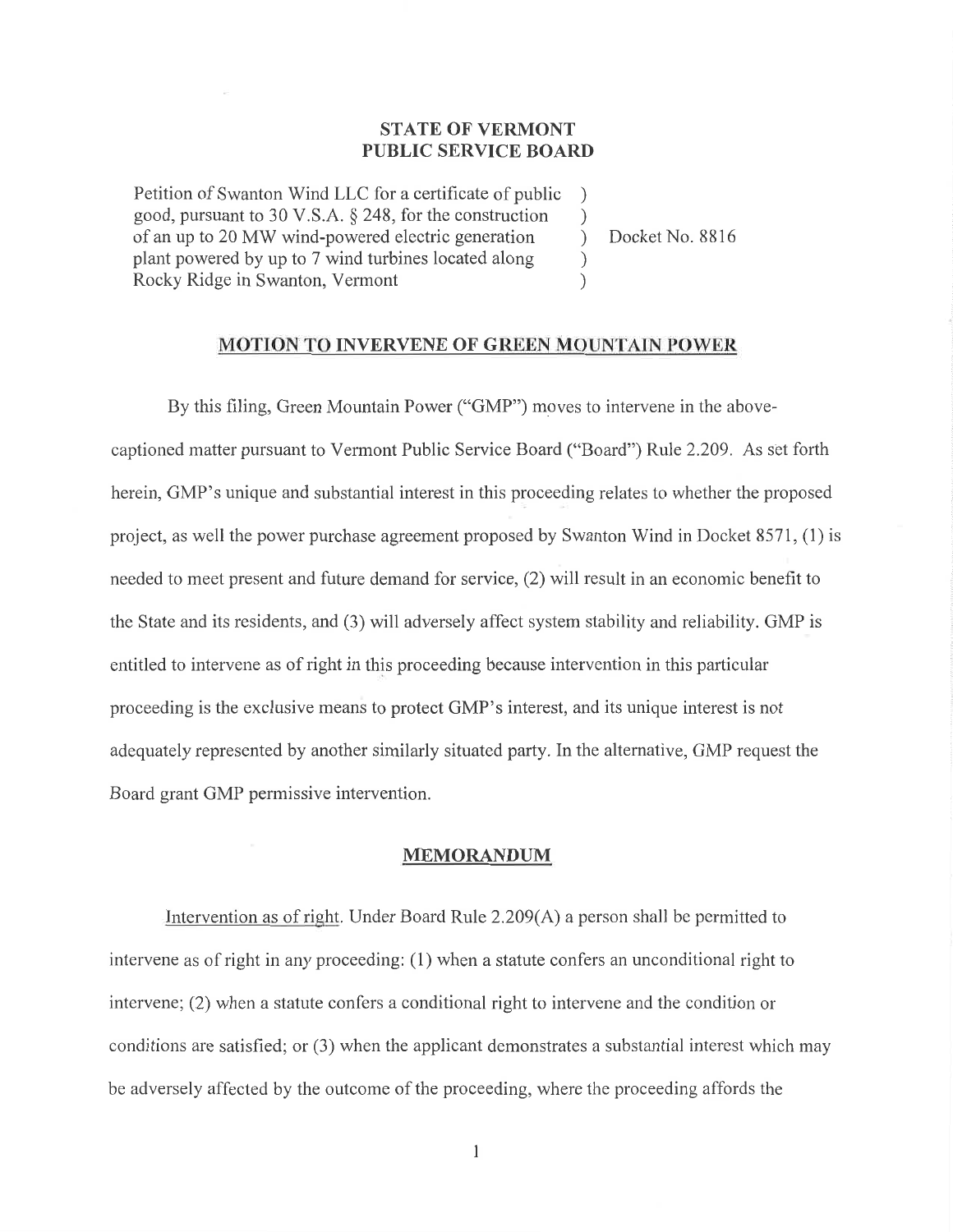exclusive means by which the applicant can protect that interest and where the applicant's interest is not adequately represented by existing parties.

Permissive Intervention. Under Board Rule 2.209(B), the Board, in its discretion, may permit intervention in any proceeding when the applicant demonstrates a substantial interest which may be affected by the outcome of the proceeding. In exercising its discretion in this paragraph, the Board shall consider: (1) whether the applicant's interest will be adequately protected by other parties; (2) whether alternative means exist by which the applicant's interest can be protected; and (3) whether intervention will unduly delay the proceeding or prejudice the interests of existing parties or of the public.

In this proceeding, Petitioner Swanton Wind, LLC ("Swanton Wind") seeks approval under 30 V.S.A. § 248 for the construction and operation of a wind-powered electric generation plant of up to twenty (20) megawatts located in Swanton, Vermont (the "Project").<sup>1</sup> The Project will inject up to 20 MW of power into GMP's 34.5 kV electric line.

GMP is the owner and operator of electric distribution and sub-transmission facilities in Vermont. GMP has also made significant investments in generation located in the northern Vermont region. These resources help GMP manage its overall power supply portfolio and are used strategically to meet its Renewable Energy Standards. Northern Vermont faces issues relating to transmission capacity and some generators, including GMP's owned-resources, have experienced curtailment by ISO-New England in the past. GMP understands that adding additional generation resources in this area may have the potential to increase curtailment of existing resources and otherwise restrict the benefits of those resources at the same time.

Petition at 1 (filed Sept. 8, 2016).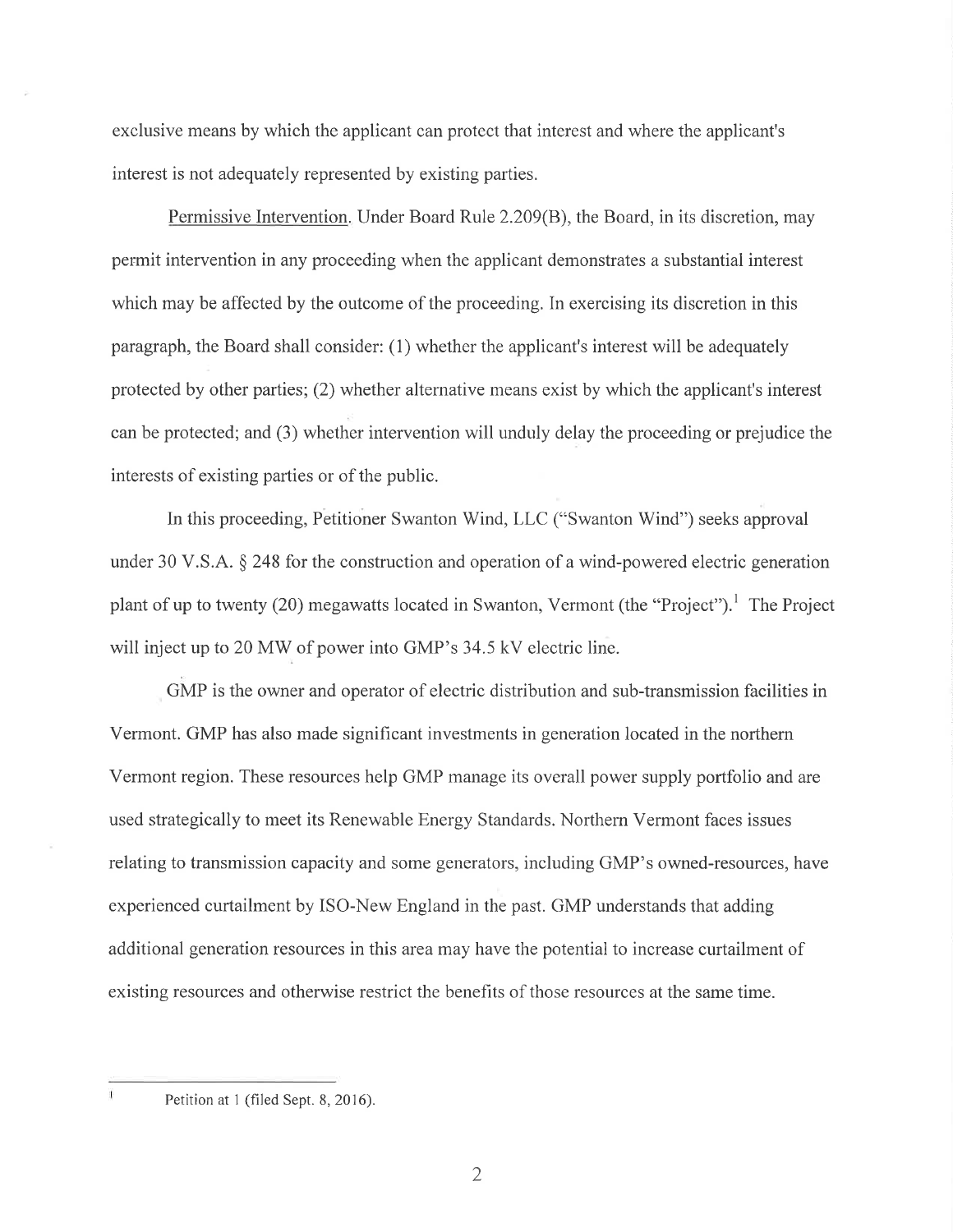GMP has a substantial interest that may be affected by the outcome of this proceeding because (1) GMP would be obligated to purchase the power under the power purchase agreement Swanton has proposed through Board Rule 4.100, (2) the Project may have the potential to cause an assortment of new power-flow patterns, system upgrades, and operational requirements that could effect GMP's interest in the reliability impacts of the project, and (3) GMP and its investments in certain generation facilities in northern Vermont could be impacted by potential curtailments that may result from additional development of resources in northern Vermont.

First, GMP has a statutory interest in this proceeding because Swanton Wind has proposed a contract under Superseded Rule 4.100 which would obligate GMP to purchase the output of the Project at avoided cost rates that were determined several years ago. Additionally, the contract proposed by Swanton contains terms that are inconsistent with Rule 4.100 as amended. For these reasons, GMP has moved to dismiss Swanton's Rule 4.100 petition because it is inconsistent with the Rule. Swanton, however, has opposed that motion and moved to consolidate Docket 8816 with its Rule 4.100 proceeding in Docket 8571. Therefore, these Dockets are the only proceedings in which GMP can protect its interest.

Second, the Project may raise potential concerns about system stability and reliability under 30 V.S.A. § 248(b)(3). GMP's associated ownership and operation of related distribution and subtransmission facilities provides it with a unique interest in the potential system stability and reliability impacts of the Project and it is entitled to intervene in order to participate in the consideration of system impacts, related studies, and if necessary, appropriate mitigation of adverse impacts.

Finally, the Project raises potential concerns unique to GMP about the economic benefit of the Project. This interest is two-fold. First, GMP has a unique interest in the economic benefit

3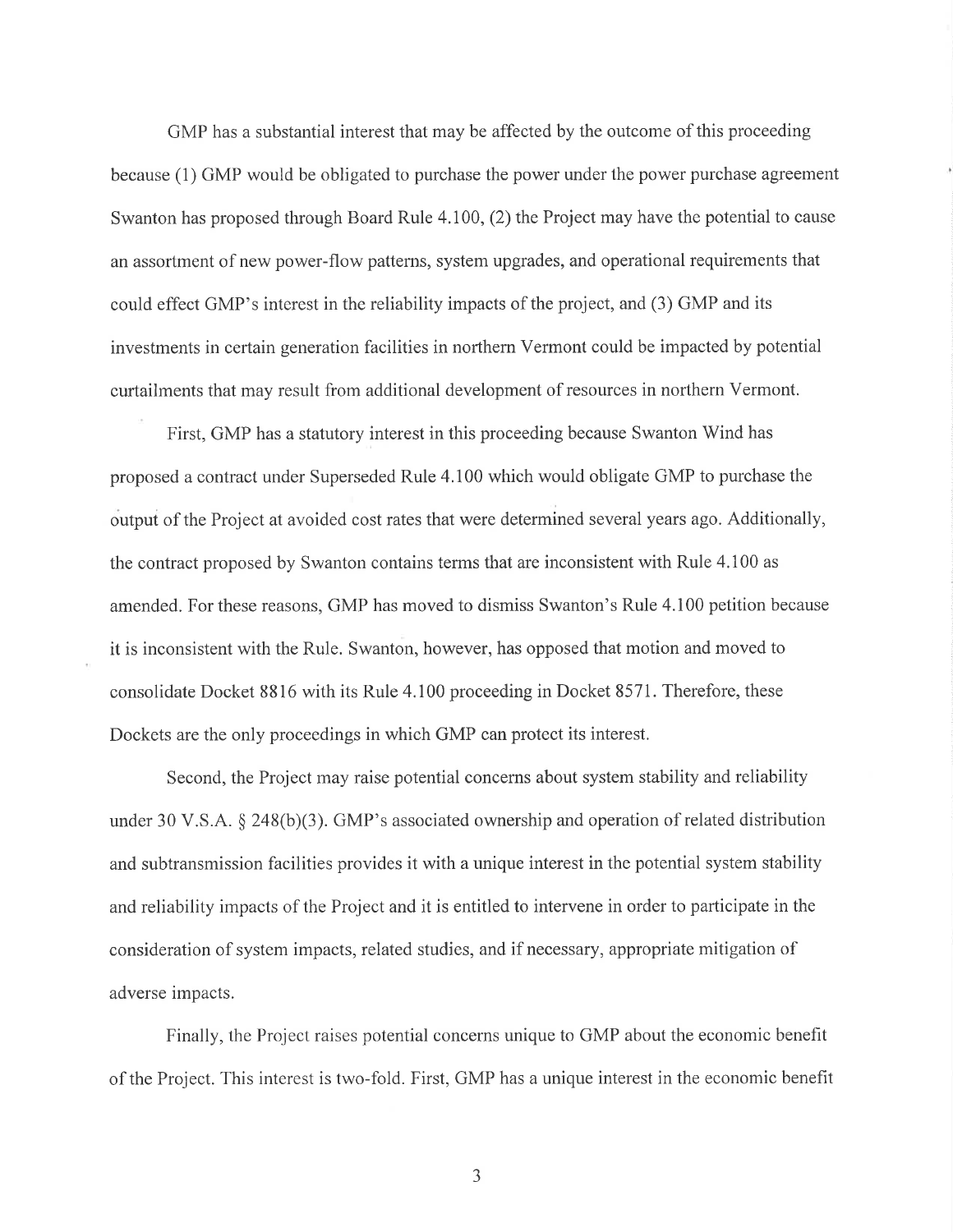of the project in light of Swanton Wind's petition for a Rule 4.100 power purchase agreement at rates substantially above GMP's avoided costs. This would have an adverse impact because it would result in higher costs to GMP and its customers. Second, GMP has significant investments in local generation resources. The Project may raise potential concerns about transmission and other costs, constraints and potential curtailments that could result in adverse economic impacts on existing generating sources in Vermont (and therefore additional net costs to GMP customers). In the event there prove to be such impacts, they could negatively impact costs to GMP and its customers and could conceivably hamper GMP's ability to comply with Renewable Energy Standards in the most cost-effective way. For the above reasons, GMP has an interest in ensuring the Project does not result in higher costs to GMP or its customers.

GMP's interest in the issues described above is unique and substantial because GMP is one of Vermont's largest distribution utilities and grid operators with a substantial number of customers. Accordingly, the Project's impact could have a unique impact on GMP and its customers. Its intervention in this proceeding is also the exclusive means for GMP to protect its unique interest because the above issues will be directly addressed in this proceeding under 30 V.S.A. § 248(b)(2), (3) and (4). Finally, GMP can provide distinct insight and information in this proceeding that cannot be provided by other parties with a similarly unique interest. Accordingly, GMP is entitled to intervention as a matter of right. In the alternative, GMP requests the Board grant GMP permissive intervention because GMP's interest is not adequately protected by others, there is no alternative means to protect GMP's interest in the outcome of this proceeding, and GMP's timely motion to intervene will not prejudice the interests of existing parties or of the public.

4